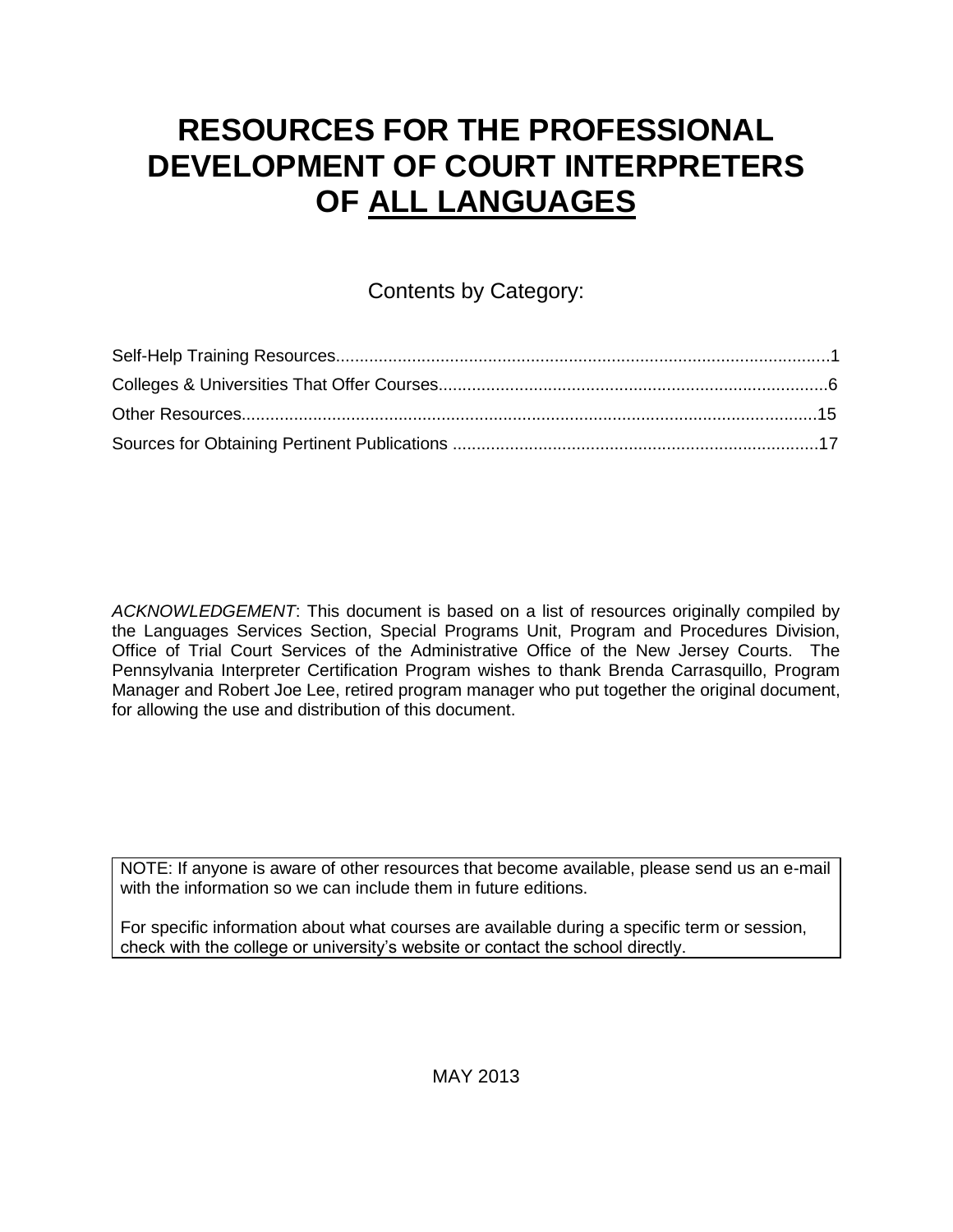# **SELF-HELP TRAINING RESOURCES**

## **ACEBO**

P.O. Box 7485 Spreckels, CA 93962 831-455-1507 FAX 831-455-1541 [acebo@acebo.com](mailto:acebo@acebo.com) <http://www.acebo.com/>

#### *Court Interpreting Products:*

All Languages:

*The Interpreter's Edge, Generic Edition* 

This consists of a paperback book and a set of five one-hour audio CDs to develop interpreting skills from English to any other language. The products provide Englishlanguage source materials designed to provide interpreters and interpreting students with training in all the requisite techniques of court interpreting. The materials consist of a total of 47 lessons, broken down as follows:

Simultaneous Interpretation, 20 lessons Consecutive Interpretation, six memory lessons and nine interpreting lessons Sight Translation, 12 lessons

*Edge 21: Consecutive Interpreting; Edge 21: Simultaneous Interpreting;* and *Edge 21 Sight Translation* 

Each of the three volumes addresses one of the three modes of interpreting used in court interpretation and tested in major court interpretation certification exams.

Arabic:

*Two-Tone Tapes, English-Arabic Tape* 

This stereo CD contains both source materials for the interpreter to practice and a model interpretation of that same material by an expert interpreter. The source material is on the left track of the tape, and the interpretation is on the right track. The source material consists primarily of jury instructions.

Cantonese, Japanese, Korean, Mandarin, Polish, Portuguese, Russian, and Vietnamese:

CD sets are available for each of these languages to be used with *The Interpreter's Edge, Generic Edition.* Each set includes:

20 Simultaneous Interpretation lessons

6 Memory exercises

12 Consecutive Interpretation lessons

Asian-Language Legal Terminology Glossaries:

These glossaries contain translations of approximately 450 of the most widely used English terms:

| <b>English-Cantonese Glossary</b> | <b>English-Laotian Glossary</b>    |
|-----------------------------------|------------------------------------|
| English-Khmer Glossary            | <b>English-Vietnamese Glossary</b> |
| English-Korean Glossary           |                                    |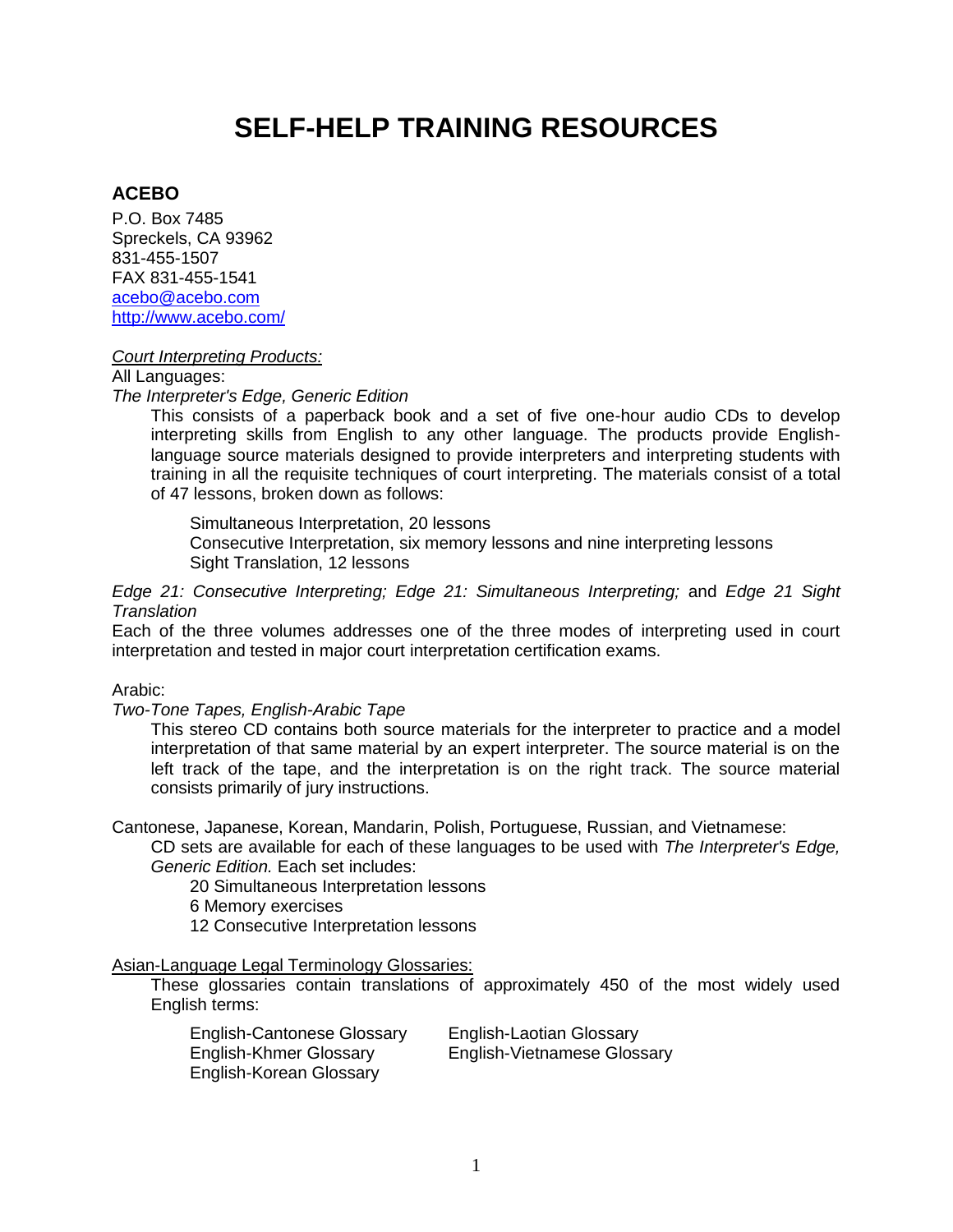2 Video Products:

*The Interpreter's Code of Ethics and the Role of the Interpreter in the Courtroom Consecutive Interpreting and Note Taking Criminal Procedure for Court Interpreters*

### **ALICIA ERNAND PRODUCTIONS**

P.O. Box 802382 Santa Clarita, CA 91380-2382 661-296-4682 FAX 661-296-5864 [http://www.aliciaernand.com](http://www.aliciaernand.com/)

#### *From Arraignment to Sentencing*

This product provides a step-by-step analysis of the process of a defendant in the criminal justice system. This lesson is ideal for interpreters who are in the process of preparing for the oral component of either the state court interpreting exam, or the exam of the Consortium for Language Access in the Courts. There are six practice exercises to be done in the simultaneous mode taken from actual cases. Before each exercise, there is a very clear explanation regarding the interpreter's role in each type of proceeding.

#### *A Comparison of Civil and Criminal Law*

This product is designed to instruct interpreters on the basic fundamental differences between civil and criminal law. This guide is clear and concise. Its focus is to provide interpreters who cross over from civil to criminal proceedings with an understanding of the key contrasting elements.

#### *Interpreting at Depositions*

This product explains the philosophy, the process, the interpreter challenges and the federal rules of civil procedure, as they relate to the interpreter. The most commonly used sample admonition and closing stipulation taken from actual cases are provided. This stepby-step comprehensive guide sheds light on all the unanswered questions regarding the role of the interpreter at depositions.

#### *Interpreting at Sexual Harassment Proceedings*

This product is an invaluable guide for interpreters who want to understand the meaning behind the words! Sexual harassment cases can be extremely taxing for the interpreter because of the nature of the topic. This presentation provides an excellent overview on labor laws.

#### *Interpreting at Civil Medical Proceedings*

This product provides the interpreter with a solid foundation regarding three very important types of cases: medical malpractice, personal injury and wrongful death. Although all three fall under Personal Injury Law, each type of case has different characteristics that differentiate one from the other.

#### *Check Interpreter*

This product examines the controversial issue of the use of "check interpreters" in the private sector. It provides workable solutions so that both the plaintiff and defense side interpreter can work effectively within the parameters set forth in the Interpreter Code of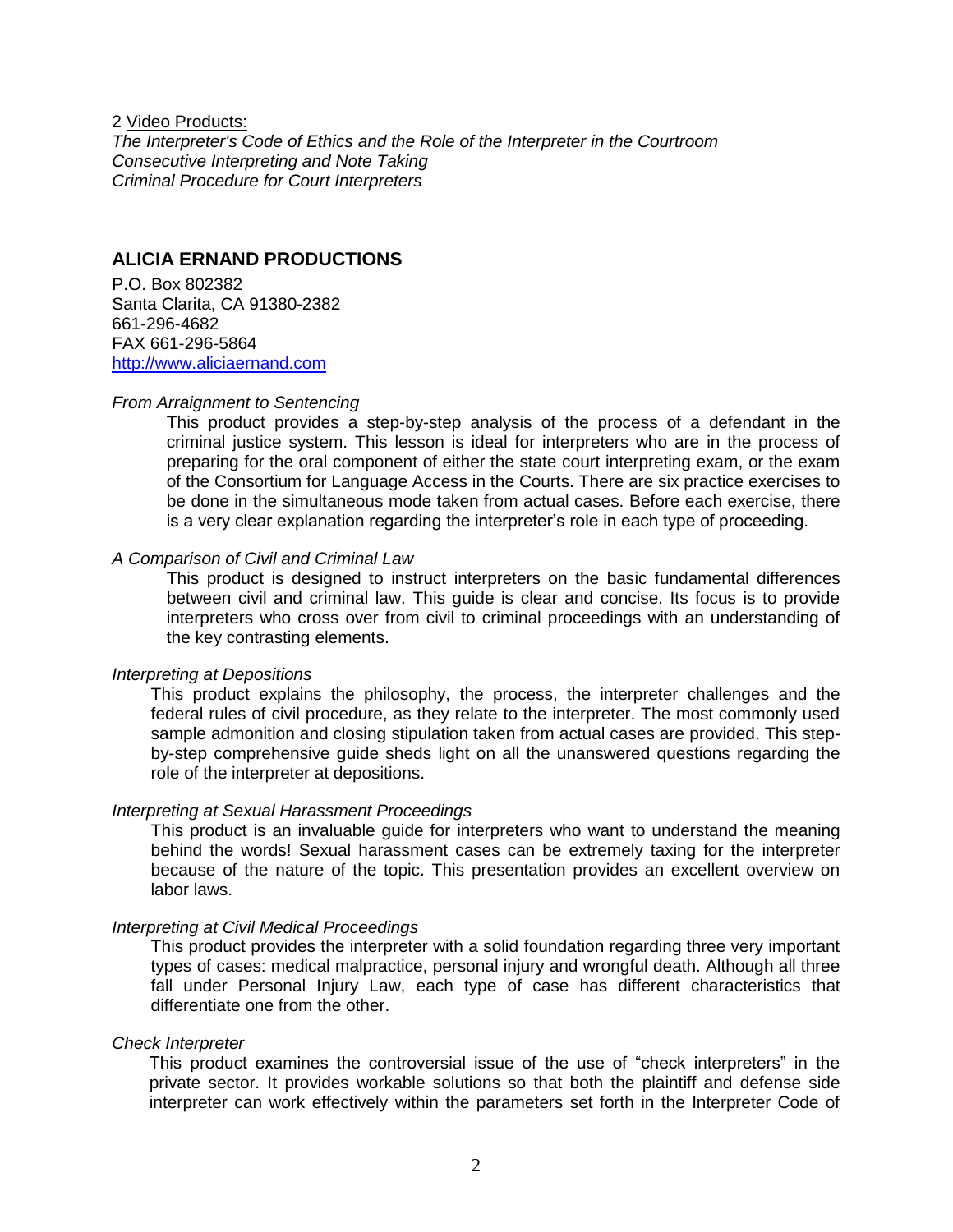Ethics. The following areas are addressed: minimal qualifications, duties of the check interpreter, the foundational voir dire, the expert witness, and legal terms of art.

#### *Premises Liability/Loss of Consortium*

This product examines the correlation between the filing of a Premises Liability lawsuit in conjunction with a Loss of Consortium claim. The major emphasis is on the following areas: description of range of cases, demand for production of documents, sample loss of consortium line of questioning, examination of the differences between civil and workers compensation cases, simultaneous interpretation exercise of sample language used in medical findings, and footwear terminology used in slip and fall cases.

*Exercise Workbook: The Crime, The Code, The Interpretation: An Exercise Workbook for Interpreters of All Languages* 

State laws consist of codes covering various subject areas, the state constitution and statutes. Interpreters are faced with the challenge of interpreting the crime charged, and the corresponding name and number that has been violated, at an average speed of between 140 to 180 words per minute. Although at first glance this appears to be a simple task, in reality, it is not.

Interpreters trying to pass either the state or federal certification exam often struggle with this component of the test. During the simultaneous mode portion, once they drop either the crime charged or part of the code, they are not able to stay on track.

For this workbook, I selected The Health and Safety Code, The Penal Code, and The Vehicle Code, because in my experience in criminal law, they are the ones most often cited. In this study guide, blank lines are provided after each crime listed, so that interpreters from all languages can write out the translation. In doing so, the memorization process is facilitated.

Interpreters who work in states other than California will receive the same benefits from this workbook. Although the code numbers may differ from state to state, the names of the crimes charged will be the same in most cases. The goal for the interpreter is to interpret with accuracy. It is not the responsibility of the interpreter to memorize the code name and number.

## **NCSC ENGLISH PRACTICE EXAMINATION KIT**

The All English Practice Examination Kit is now available. The kit includes the following:

- Instruction Manual
- CD with audio files containing the practice exam and a passing performance on the examination
- Hard copies of the test scripts

#### **Background**

The Kit is designed to provide purchasers with a step-by-step process to increase their understanding of four basic things:

 *What a real NCSC performance examination looks like,* including the "scoring units." Practicing with the kit before taking an operational examination will give the individual an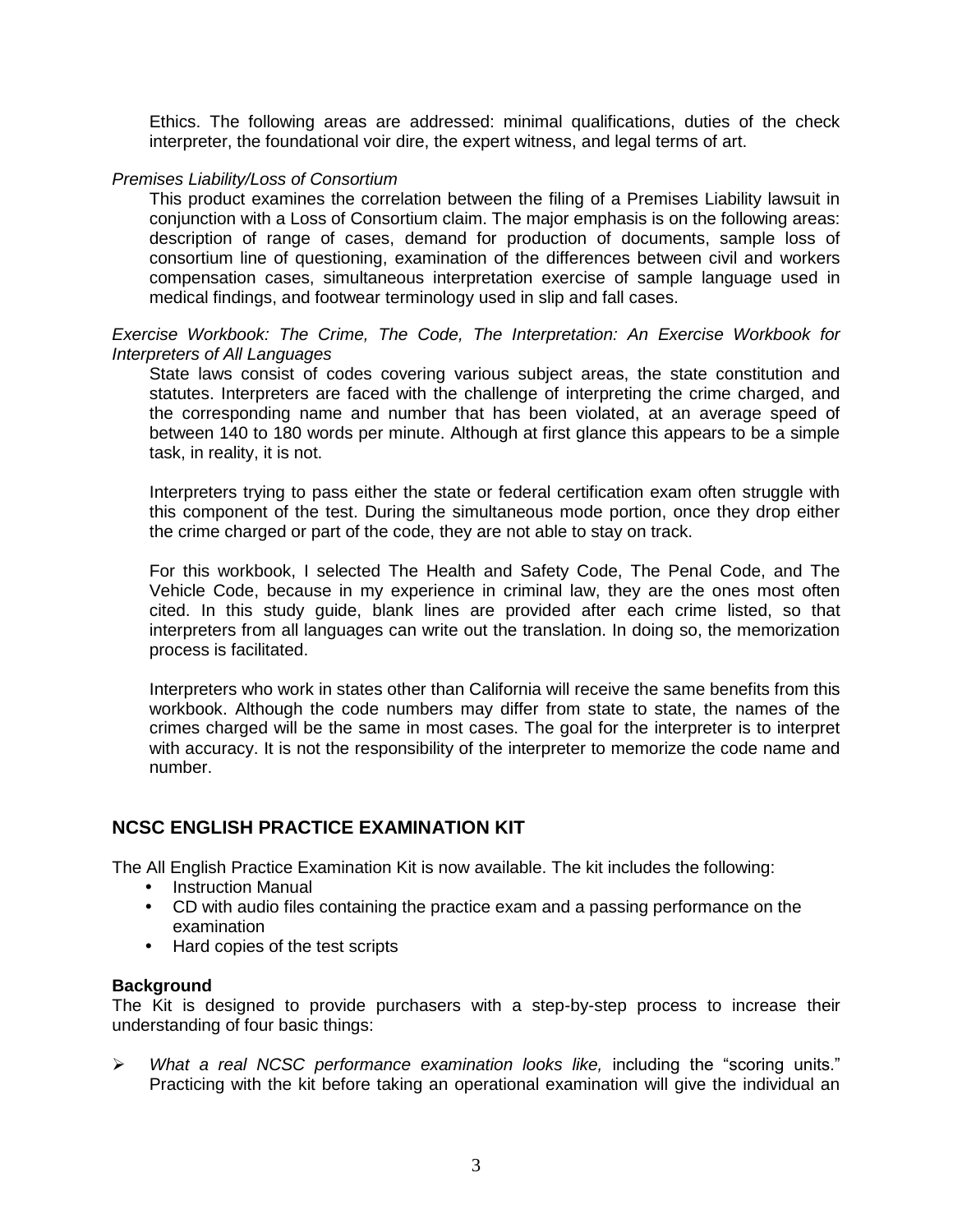opportunity to take a practice examination and score it in much the same way that trained raters do for the actual examinations.

- *The scoring methodology used by NCSC to score oral examinations* in a fair and consistent way. Purchasers will create their own scoring dictionaries and in the process, learn how to research words and phrases like the trained raters do and make decisions about what should be acceptable or not and why.
- *What a passing performance is really like.* A certified interpreter took the practice examination as a favor to the NCSC and staff recorded that performance. Listening to the passing performance will give the purchaser a feel for what actual raters will do when one takes an operational examination.
- *Self-assessment of one's own level of skill and readiness to take an NCSC exam.* The purchaser will have the opportunity to take the practice examination in a way that closely replicates the actual test environment and to fairly and objectively assess his or her current level of skill. Candidates should be able to recognize strengths, identify weaknesses, and learn what additional training or practice is needed to improve performance.

If one completes all of the assignments in a step-by-step manner and in the order provided, users should gain a better understanding of what a real exam is like. More importantly, users should gain a more realistic view of their own level of performance.

Sales price of the kit: \$39.95 ea. + shipping and handling. You may order your Kit online at [https://apps.ncsc.org/examkit/cipek-eng-order.asp.](https://apps.ncsc.org/examkit/cipek-eng-order.asp)

# **NEW JERSEY AOC SIMULTANEOUS INTERPRETING PRACTICE TAPE AND MANUAL**

The Administrative Office of the New Jersey Courts has produced a simultaneous practice tape and manual in order to help aspiring and practicing interpreters (1) evaluate their current level of skill and the prospects for succeeding in passing the simultaneous interpreting examinations and (2) improve their simultaneous interpreting skills through practice before taking a simultaneous interpreting examination.

The kit consists of a tape with four exercises and a manual that explains how to use the tape and the exercises. The first exercise is intended to help identify readiness for simultaneous interpreting. The second and third exercises are specifically aimed at helping prepare for the simultaneous test. The last exercise provides practice interpreting at a faster speed.

The kit is no longer available for distribution to individuals and it cannot be sold. In order to make this kit accessible to the largest possible number of prospective interpreters, it has been placed online at the New Jersey Judiciary web site: [http://www.judiciary.state.nj.us/interpreters/resources.htm.](http://www.judiciary.state.nj.us/interpreters/resources.htm)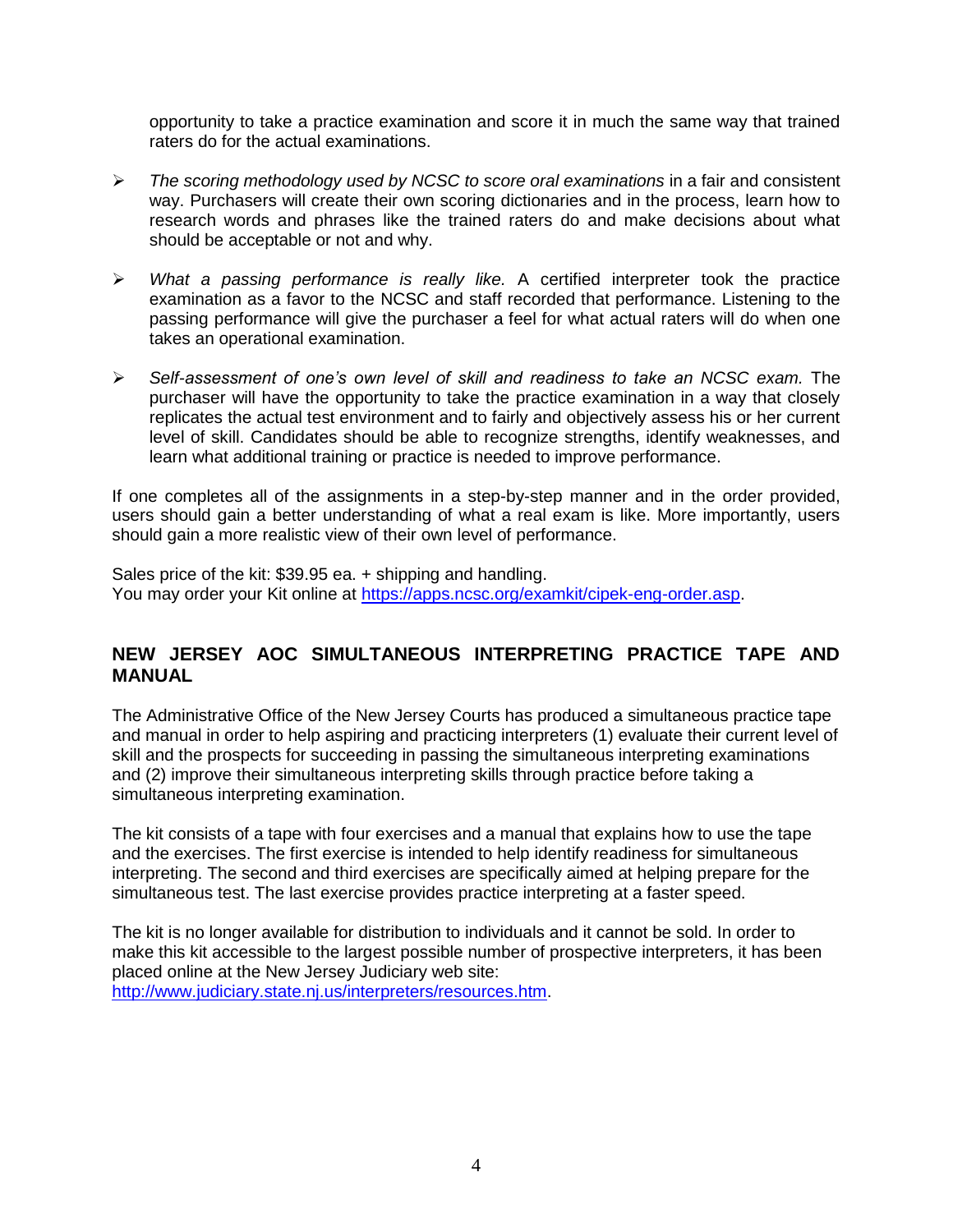### **THE NCRA STORE**

The National Court Reporters Association 8224 Old Courthouse Road Vienna, VA 22182-3808 800-272-6272; FAX 703-556-6291 [http://www.ncraonline.org](http://www.ncraonline.org/)

This association has issued numerous tapes at differing speeds to help build transcription skills for court reporters. Some are also helpful tools for simultaneous interpreting practice into any language. We recommend the following for beginners: Special Student Series A, 3 tapes; Speed Development Series, SD 120 Jury Charge and SD 120 Testimony. For the more advanced student, we recommend Special Student Series B. Get a current catalog directly from the association.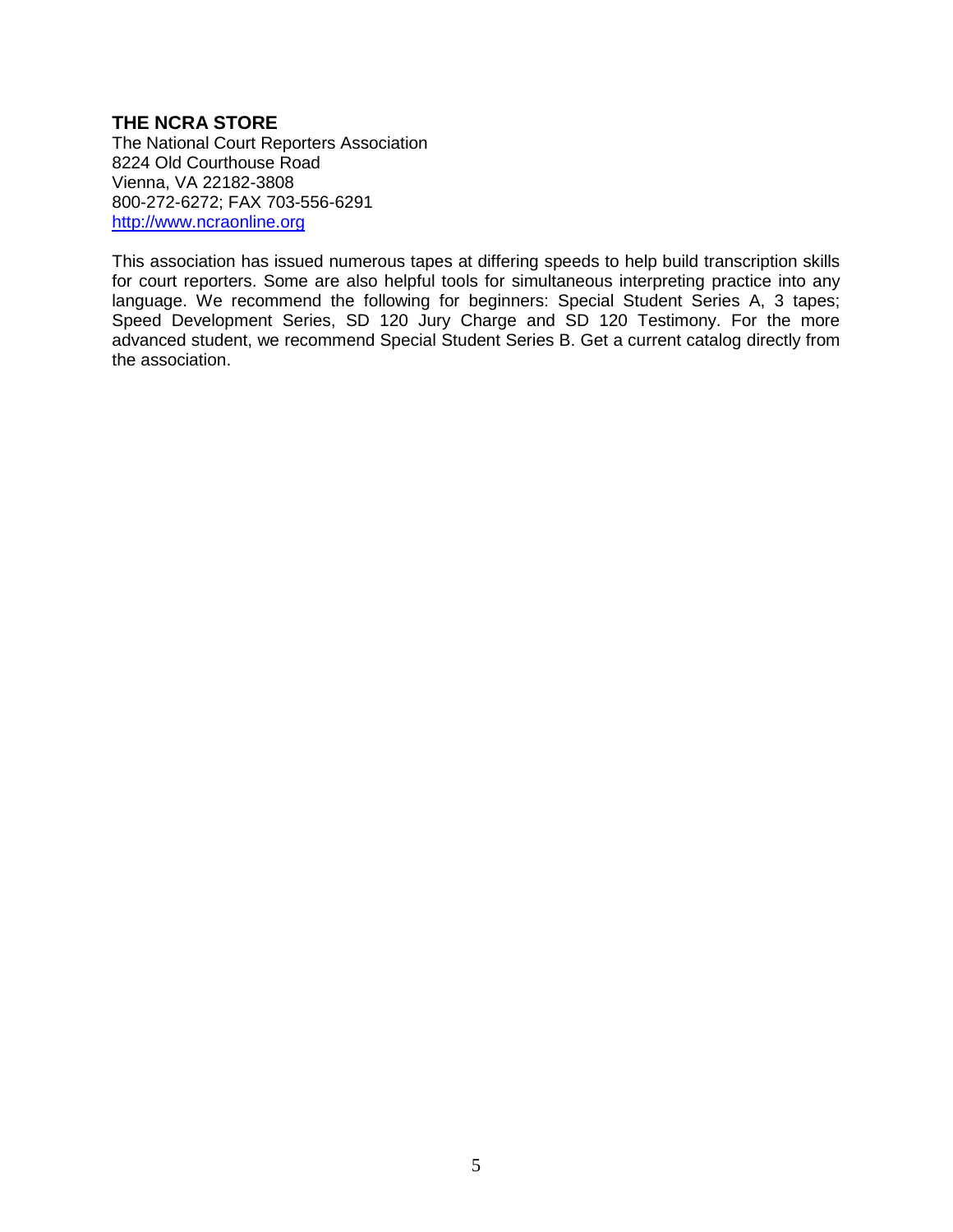# **COLLEGES & UNIVERSITIES THAT OFFER COURSES**

# **BOSTON UNIVERSITY**

Interpreter Certificate Program (Mandarin and Portuguese) Center for Professional Education 808 Commonwealth Ave., Suite 270 Boston MA 02215 Phone: 1-866-633-9370 or 617-353-4497 [cpe@bu.edu](mailto:cpe@bu.edu) <http://professional.bu.edu/programs/interpreter/>

### **Legal Interpreting Certificate**

The certificate program for Legal Interpreting will acquaint you with the various courts and other forums where this sort of interpreting most often takes place. Each forum and type of legal procedure is governed by different expectations, protocol, and vocabulary requirements for the interpreter. You'll study the professional ethics of legal interpreting, learn to apply formal rules and standards to specific situations, examine the specialized tools and skills of legal interpreting, and start working on your prospects.

The Legal Interpreting certificate program consists of an entrance test, five required courses, and an optional internship.

## **Core Courses**

| INT001M        | Interpreter Test                                      |
|----------------|-------------------------------------------------------|
| <b>INT101M</b> | Introduction to Communication and Written Translation |
| <b>INT102M</b> | Interpreting I                                        |
| <b>INT106M</b> | Community/Public Service Interpreting                 |
| <b>INT103M</b> | Interpreting II                                       |
| <b>INT104M</b> | Legal Interpreting                                    |
| <b>INT400</b>  | Interpreter Internship                                |

# **BROOKDALE COMMUNITY COLLEGE**

Judicial/Medical and Community Interpreting Certificate (Portuguese and Spanish) Business and Community Development 765 Newman Spring/Summers Road Lincroft, New Jersey 07738-1543 Email: [bcd@brookdalecc.edu](mailto:bcd@brookdalecc.edu) Phone: 732-224-2315 Fax: 732-224-2664 [http://www.brookdalecc.edu/pages/3237.asp#Judicial\\_Medical](http://www.brookdalecc.edu/pages/3237.asp#Judicial_Medical)

The community need for qualified interpreters is critical. These programs are designed to train entry-level interpreters for service and employment opportunities. The instructions will incorporate "real life" samples of materials and situations that will be encountered in the field.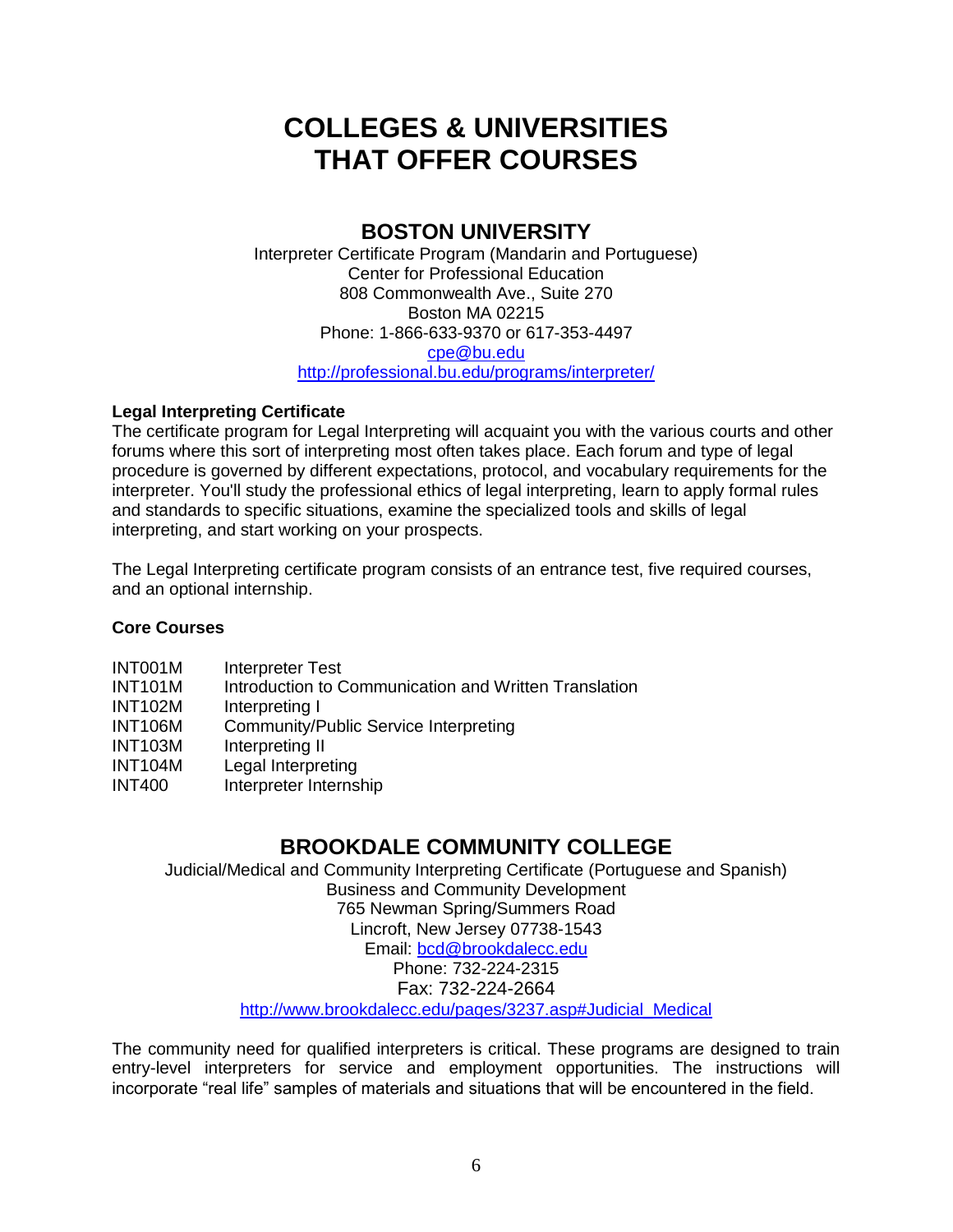Two certificate programs in Interpreting are offered at Brookdale:

- Certificate In Judicial And Medical Interpreting-English/Spanish or English/Portuguese (88 hours)
- Certificate In Community Interpreting-Generic (48 hours)

Certificate In Judicial And Medical Interpreting-English/Spanish or English/Portuguese Prerequisites:

- Attend the four-hour Information Session Introduction To Interpreting
- Bilingual in English/Spanish or English/Portuguese

Program includes two levels of training with 88 hours of instruction in the following sequence of courses:

LEVEL ONE (Classes are taken concurrently)

- Consecutive Interpreting-Generic
- Simultaneous Interpreting and Sight Translation-Generic

#### LEVEL TWO

- Judicial Interpreting English/Spanish OR English/Portuguese
- Medical interpreting English/Spanish AND English/Portuguese

ATTAINING THE CERTIFICATE: Students must pass with a minimum score of 70% two instructor-developed preparatory exams. (One retest is permitted for a fee of \$50). The exams are designed to assess the students' preparedness to take the New Jersey qualifying exam to become a court interpreter and the International Medical Interpreters Association (IMIA) interpreter certification exam.

NOTE: Students do not receive certification from the NJ judiciary or the IMIA. Also, students must complete and document 12 hours of observation in a judicial and/or medical setting AFTER completing one Level Two class.

#### Certificate in Community Interpreting-Generic

The Certificate in Community Interpreting-Generic is for individuals who are bilingual in English and any other language. Students complete the two LEVEL ONE courses:

- Consecutive Interpreting-Generic
- Simultaneous Interpreting And Sight Translation-Generic

It comprises 48 hours of training and is designed for individuals who wish to work in entry level positions requiring bilingual proficiency such as intake workers for a court, in social services, in a medical setting or in education. A Certificate of Attendance is awarded with 80% attendance.

Prerequisites:

- Attend the four-hour Information Session Introduction to Interpreting
- Bilingual in English and any other language.

NOTE: These are not academic, for-credit courses and will not be accepted as meeting the ICP requirements for course work or continuing education units.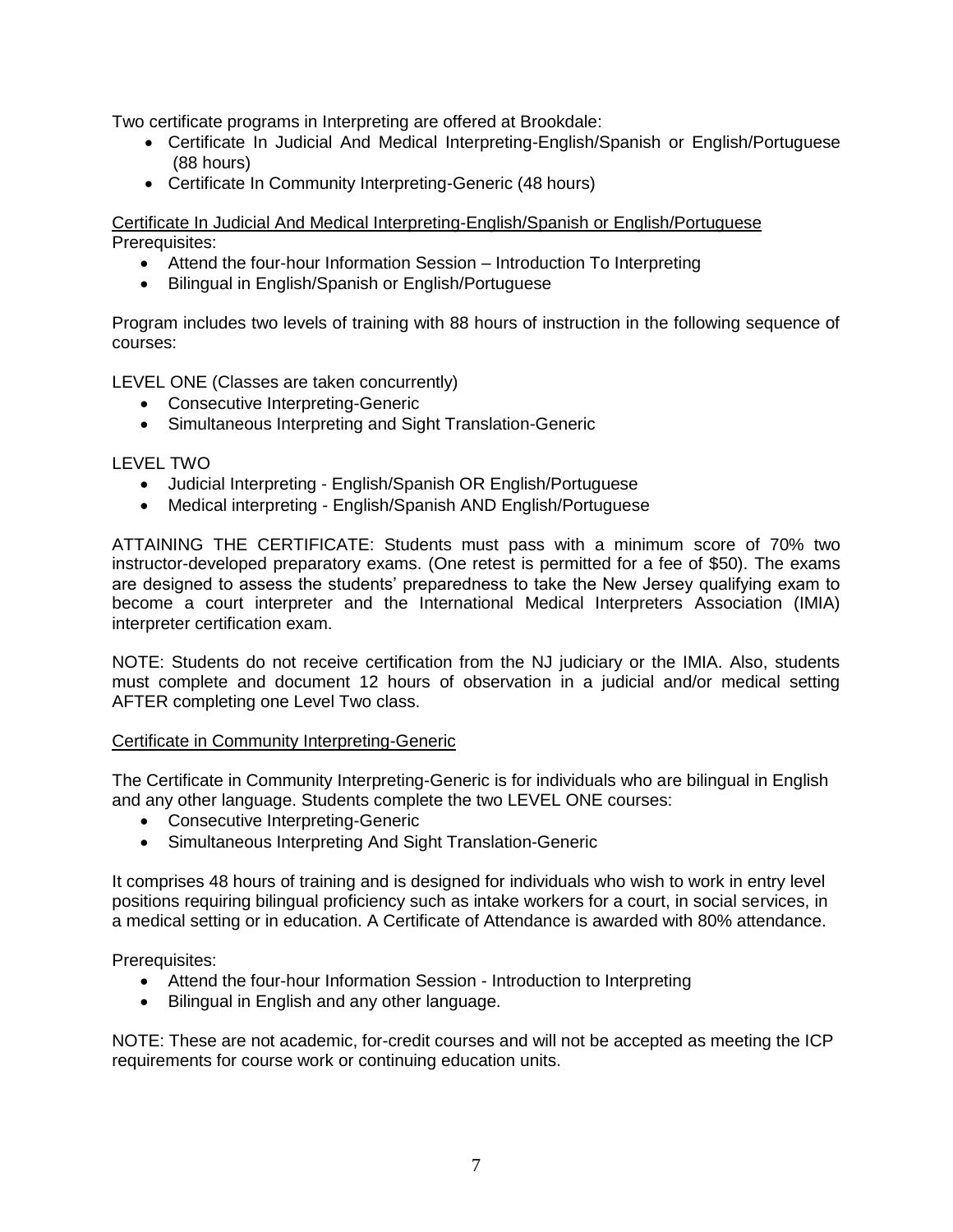# **MONTCLAIR STATE UNIVERSITY**

Dr. Kathleen Loysen Department of Modern Languages and Literatures Montclair State University Upper Montclair, NJ 07043 973-655 7422

[loysenk@mail.montclair.edu](mailto:loysenk@mail.montclair.edu)

[http://www.montclair.edu/chss/modern-languages-literatures/french-program/french-major](http://www.montclair.edu/chss/modern-languages-literatures/french-program/french-major-translation-concentration/)[translation-concentration/](http://www.montclair.edu/chss/modern-languages-literatures/french-program/french-major-translation-concentration/)

This department offers a Translation Concentration for French Majors. The concentration consists of the following program:

Complete the following 2 requirement(s) for 30 semester hours:

- A. Complete 9 courses:
	- FREN 203 French Stylistics and Composition I (3 hours lecture)
	- FREN 204 French Stylistics and Composition II (3 hours lecture)
	- FREN 205 French Phonetics (3 hours lecture)
	- FREN 206 Spoken Language Practice (3 hours lecture)
	- FREN 270 Advanced Composition (3 hours lecture)
	- FREN 302 Origins of French Civilization (3 hours lecture)
	- FREN 304 French Civilization 19th and 20th Centuries (3 hours lecture)
	- FREN 350 Translation I (3 hours lecture)
	- FREN 351 Translation II (3 hours lecture)
- B. Complete 1 course from the following:
	- FREN 365 Introduction to Consecutive and Simultaneous Interpreting (3 hours lecture)
	- FREN 452 Translation III (3 hours lecture)

# **MONTEREY INSTITUTE OF INTERNATIONAL STUDIES**

Graduate School of Translation, Interpretation and Language Education 460 Pierce St Monterey, CA 93940

831-647-4123

<http://www.miis.edu/academics/programs/translationinterpretation/school>

#### *MA in Translation & Interpretation*

Although interpretation and translation have much in common, the practice of each profession differs in the same way that written language differs from spoken. Thus, both involve careful analysis of meaning in context and attention to extra-linguistic aspects of communication. Interpreters must be good public speakers who are adept at grasping meaning and solving complex linguistic problems quickly, whereas translators must be able to conduct thorough and meticulous research and produce accurate, camera-ready documents while adhering to tight deadlines. Translation and interpretation are indeed complementary pursuits: the research conducted for a translation project can enhance in-depth knowledge of a given subject and ease preparation for a subsequent interpreting assignment, while the spontaneity necessary for interpretation can increase the speed with which translation assignments can be completed. By the same token, the training received in the translation & interpretation program is complementary in that students reinforce their mastery of the written and oral aspects of their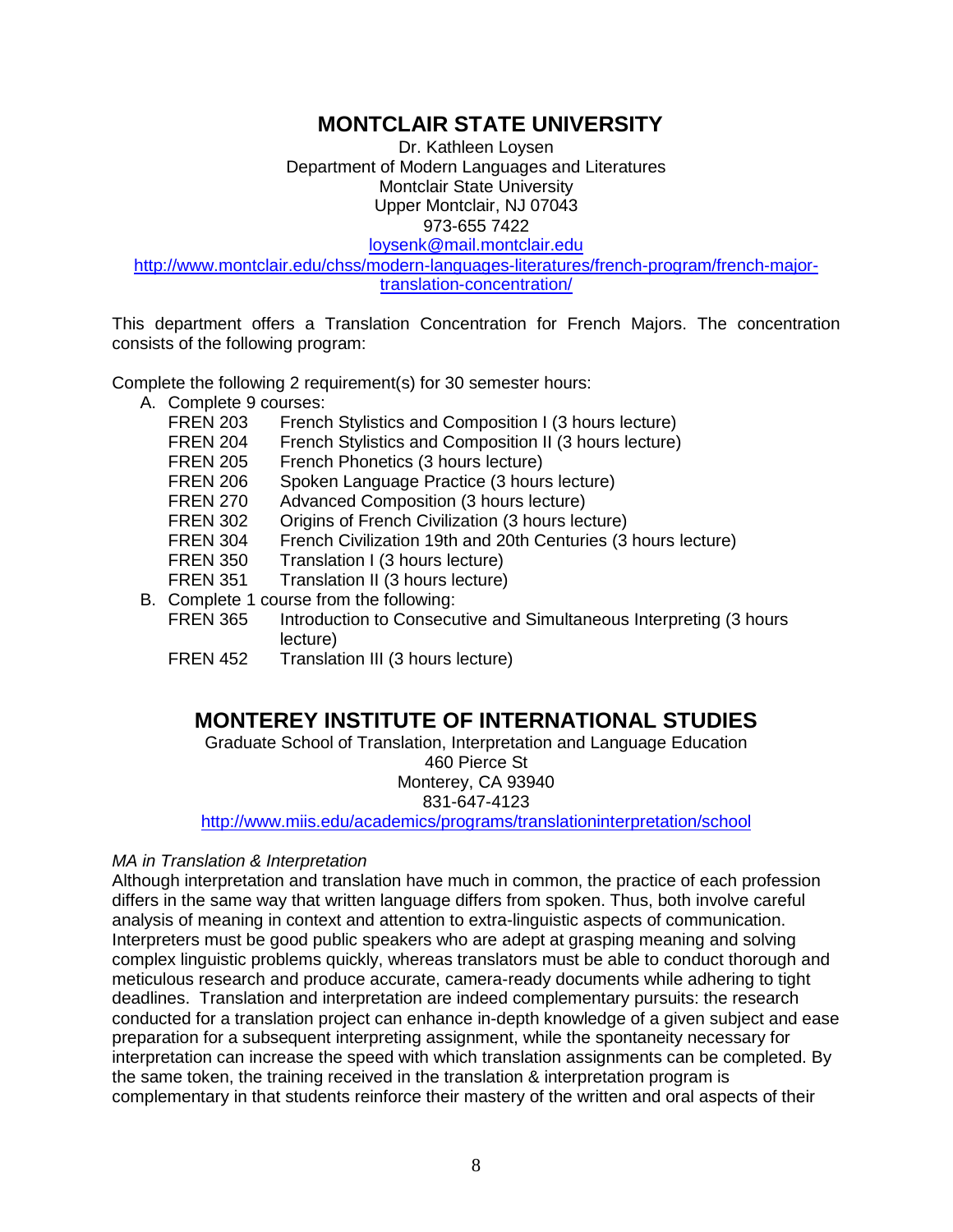working languages by performing both translation and interpretation of related texts. Recent technological innovations blur the distinction between the two.

# **NEW YORK UNIVERSITY**

SCHOOL OF CONTINUING AND PROFESSIONAL STUDIES Milena Savova, Director Foreign Languages, Translation, and Interpreting 10 Astor Place, Suite 505 New York, NY 10003 212-98-7030, -7028 To register: 212-998-7171 Information: 212-998-7200; 888-998-7204 [scps.foreignlanguages@nyu.edu](mailto:scps.foreignlanguages@nyu.edu) <http://www.scps.nyu.edu/academic-programs/professional-certificates/#arts>

*Certificate in French to English Simultaneous Interpreting*

This program is designed for individuals with a mastery of both French and English. The program consists of one course of 80 contact hours delivered in an intensive four week format. As a prerequisite to entering the program, all prospective students must pass an oral entrance exam in both languages to determine linguistic competence and general cultural preparation. The exam consists of a telephone interview. Please contact the department for an appointment.

Admission: Satisfactory rating in French and English on an oral entrance exam. Results are valid for one year.

Course of Study: Certificates are awarded to students who successfully complete the required 80-hour course. Upon completion of the course students will have entry level skills in:

- Conference simultaneous interpreting
- Using simultaneous interpreting equipment
- Piloting

#### Curriculum:

INTR1-CE9613 French to English Simultaneous Interpreting Program

#### *Certificate in Medical Interpreting (Chinese/English)*

This 120-hour curriculum is designed to train entry-level medical interpreters in Spanish or Chinese (Mandarin and Cantonese) to meet the needs of doctors' offices, hospitals, emergency rooms, and other medical facilities. Recent New York City legislation requires all city services, including medical facilities, to provide translation and interpreting services for residents with limited English proficiency. Also, recent state regulations require that all healthcare facilities in the state provide interpreting services to limited-English-proficiency patients by skilled interpreters. During their studies, students are encouraged to volunteer in a New York hospital.

Upon completion of the program, students have attained the following:

- Interpreting skills
- Knowledge of English medical terminology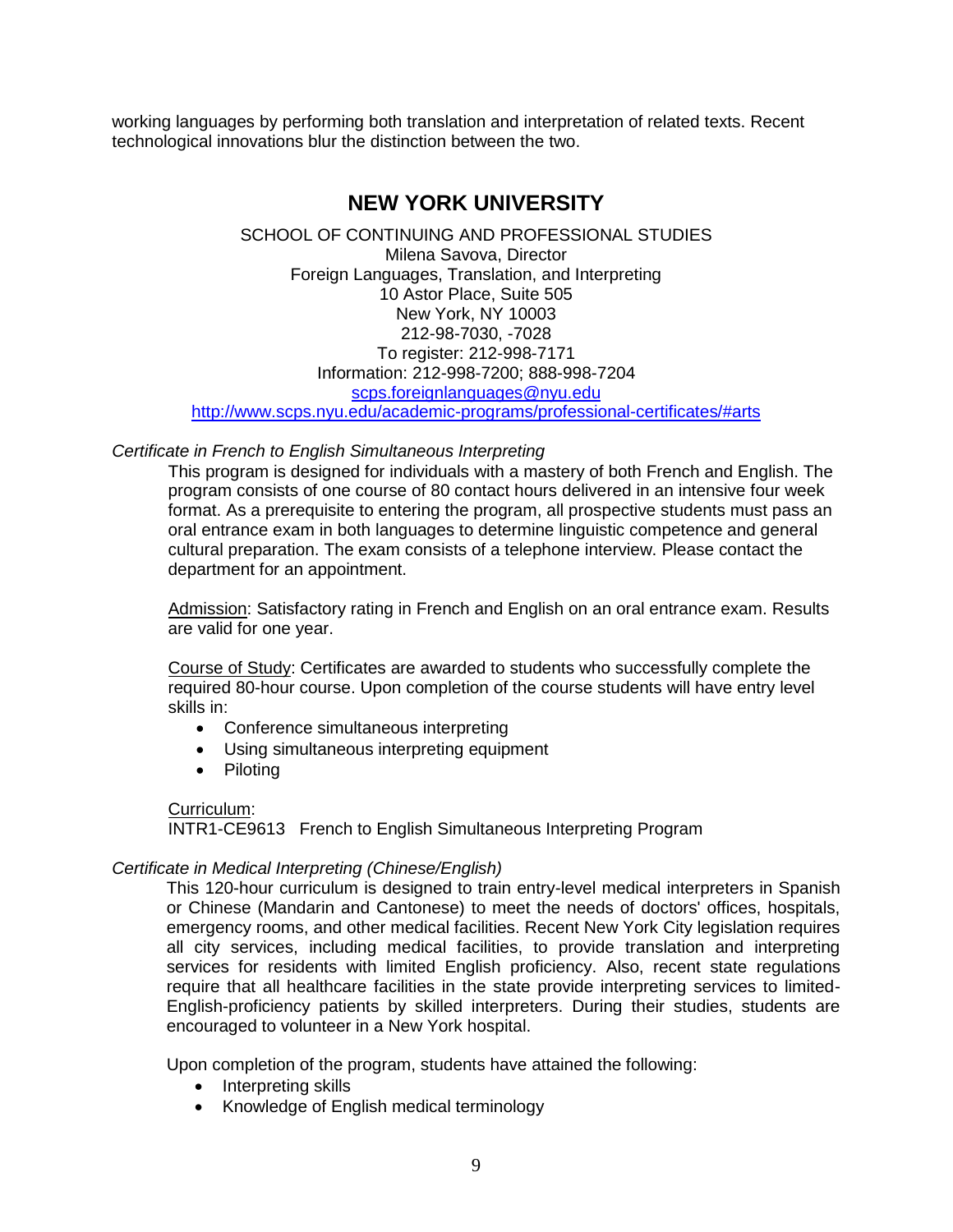- A vocabulary of language-specific medical terms and expressions
- Training in cultural and linguistic sensitivity
- Ethics and confidentiality training
- Skills in professional conduct for various clinical settings
- Preparation to work in any hospital setting

#### Admission:

Students must pass a written and oral entrance exam to test their proficiency in English and Chinese before registering for the first course in the sequence, Introduction to Medical Interpreting and Terminology. Please note: The Chinese/English medical interpreting program admits students only in the fall semester. Please call (212) 998- 7030 for more information.

#### Required Courses:

This program consists of two required courses of 60 hours each, taken in sequence. Students must complete Introduction to Medical Interpreting and Terminology with a grade of B or better in order to be allowed to proceed to the second course. Students who complete both courses with an average grade of B or better may obtain the certificate.

#### Curriculum:

INTR1-CE9480 Introduction to Medical Interpreting and Terminology: Chinese/English INTR1-CE9422 Medical Consecutive Interpreting: Chinese/English

#### *M.S. in Translation (French/English, Chinese/English, Spanish/English)*

The 36-credit M.S. in Translation is offered onsite in New York City, the heart of international trade and culture, as well as online. The program delivers a rigorous curriculum that prepares you to become an effective professional translator by providing an in-depth overview of translation theory, while also addressing the more practical aspects of translation as applied to a variety of professional fields. Students have the option of concentrating in French to English, Spanish to English, or Chinese to English translation.

Taught by an international faculty of outstanding and accomplished translators and scholars who incorporate their applied professional expertise into a curriculum rooted in translation theory and linguistic analysis, the M.S. in Translation is designed to reflect high academic standards, pragmatism, and a philosophy that is sensitive to, and grounded in, the real-world contexts and pressures in which practicing professional translators must function. The capstone project may be defended either at our NYU-SCPS location in New York City, or online in real time.

Program Locations: Online or New York City

#### *Certificates in Translation*

This online program is intended for linguistically skilled individuals of diverse professional and educational backgrounds who seek to develop abilities in the field of translation. The certificate can be earned in one of eight language pairs or in general translation: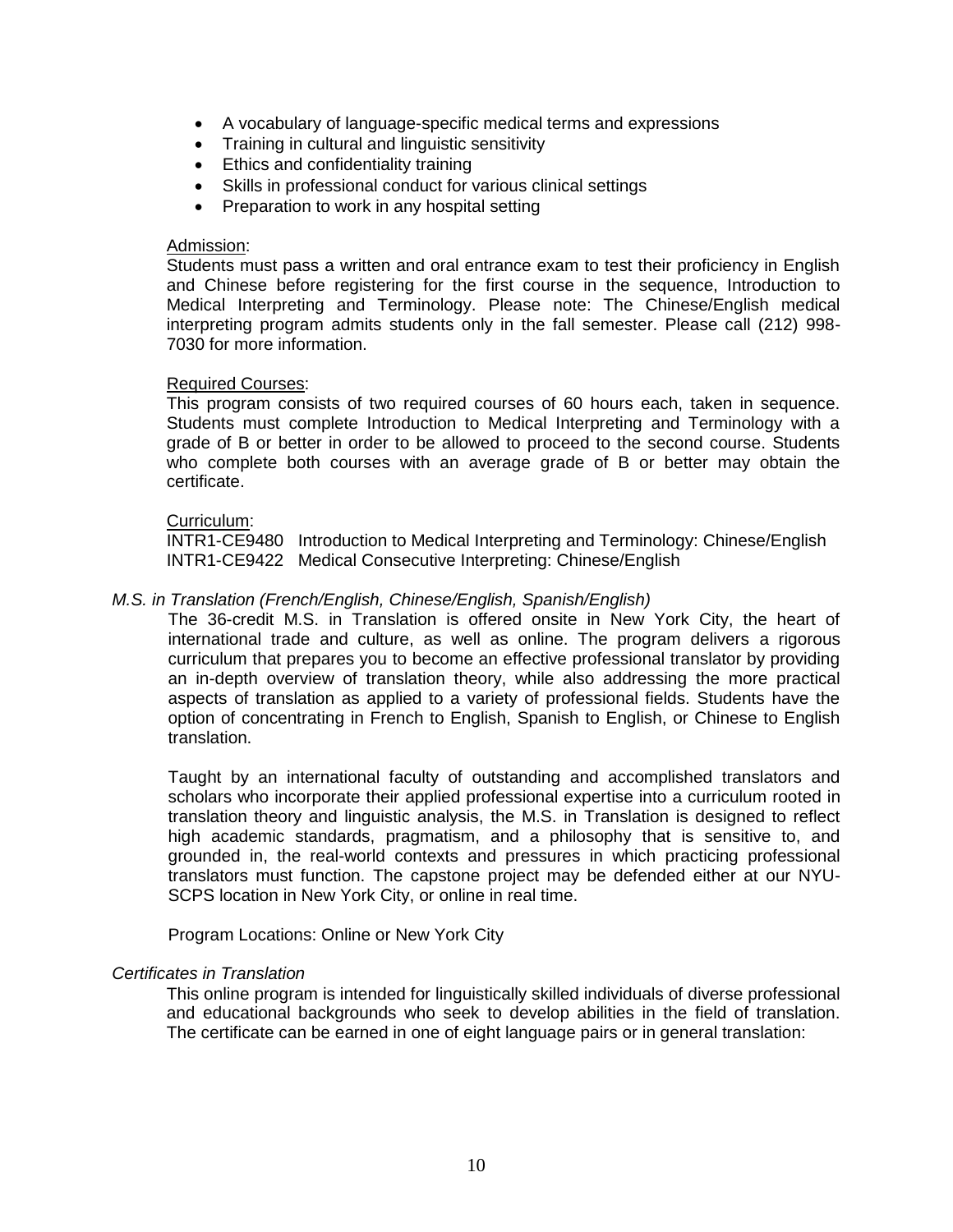Arabic to English, French to English, German to English, Hebrew to English, Spanish to English, English to French, English to Portuguese, English to Spanish, and General **Translation** 

# **RUTGERS, THE STATE UNIVERSITY OF NEW JERSEY**

**WORLD LANGUAGES INSTITUTE &**  Translation and Interpretation Program Department of Spanish and Portuguese Carpender House 105 George Street New Brunswick, NJ 08901-1414 Phone: 732-932-9323 Fax: 732-932-9837 <http://translation.rutgers.edu/home-mainmenu-1> [tiprogram@spanport.rutgers.edu](mailto:tiprogram@spanport.rutgers.edu)

The Translation and Interpreting program at Rutgers was one of the first programs in this discipline in the United States. During the last 20 years, graduates from the Spanish Translation and Interpretation program have achieved wide recognition within the field and hold leading positions in translation companies around the United States and Europe, including the largest ones such as Transperfect, Geneva Worldwide or Tipping Sprung, within state and federal courts and medical facilities. The program offers BA, MA and certificates in Spanish-English Translation and Interpreting.

Our program has an extensive network of translation and interpreting companies and agencies in which students complete their internships and practicums. Among others, we work closely with the Language Service Section of the New Jersey Administrative Office of the Courts (for Court Interpreting Certification), with the Interpreter Project at Robert Wood Johnson Medical School (Medical Interpreting), Legal Services of New Jersey (Legal Translation) and with a large number of translation companies in the NJ-NY area.

NOTE: These courses are primarily for Spanish students, but a limited number of students who work in other languages will be admitted depending on a number of circumstances. These are graduate courses so only persons with a bachelor's degree are eligible to enroll.

The following courses have been offered in the past and are ordinarily available to interpreters of any language when taken for graduate credit during a summer session.

16:617:531, Introduction to Computer-Assisted Translation

Discussion of translation memory, storage of term bases, and file maintenance for CAT tools. Introduction to major CAT software. Hands-on practice in computer lab. Students may work in the second language of their choice. Conducted in English.

16:617:533, Introduction to Theory and Practice of Interpreting

Pre-requisite: Prior study or experience in translating and/or interpreting, or permission of WLI. Credit is not given for this course and 16:940:575. Principal target language is Spanish; other languages to be offered based on student demand and availability of qualified instructors. Discussion of variant modes of interpreting (consecutive,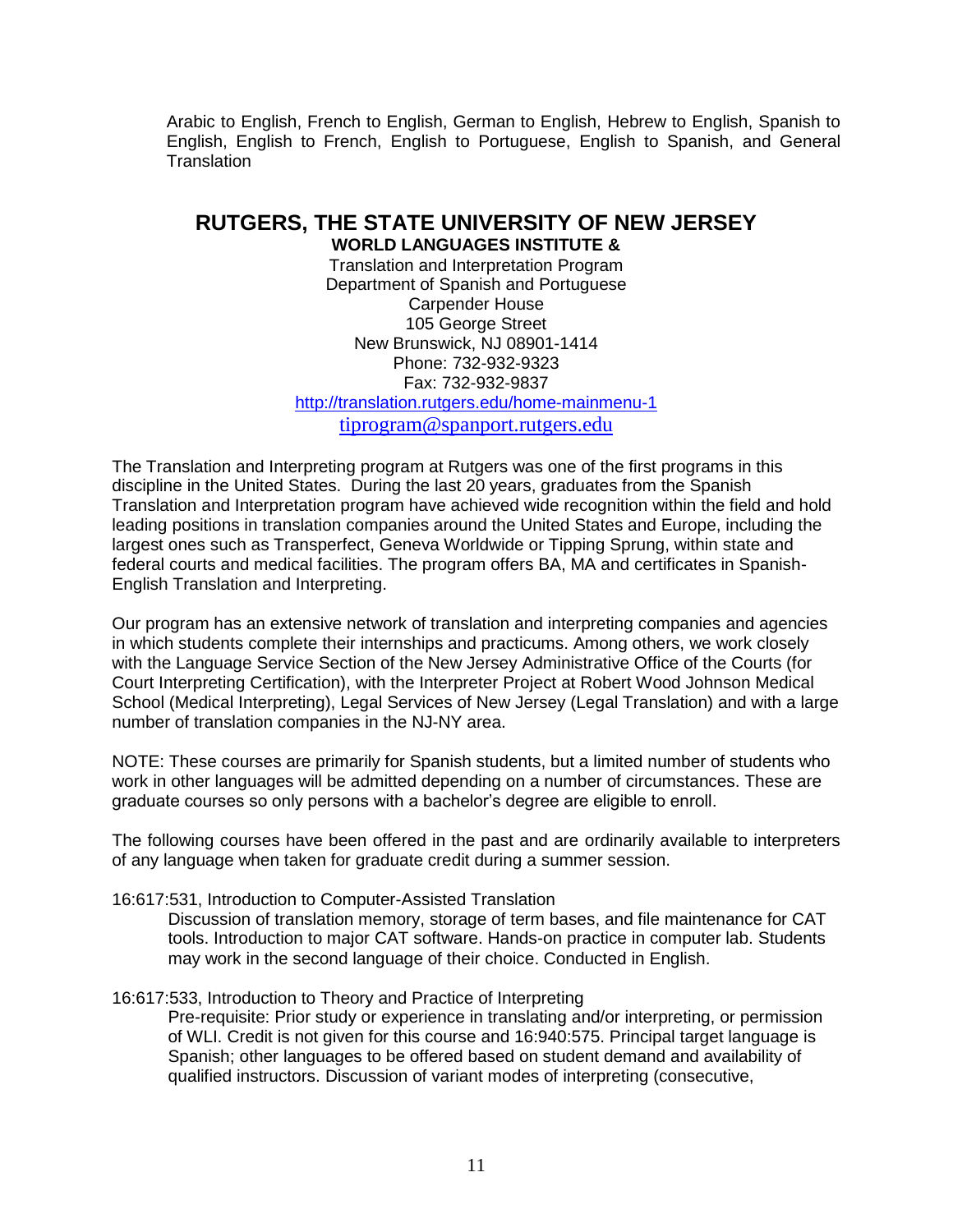simultaneous, liaison) and specific fields (medical, legal). Shadowing, note taking, public speaking, consecutive, liaison and simultaneous interpreting.

16:617:535, Introduction to Court Interpreting

Prerequisite: 16:617:533; registration by special permission. Open to all languages. Code of ethics. Review of court procedures and basic English legal terminology. Student development of terminology in their respective target languages. Presentation of mock trials.

For up-to-date offering go to<http://wli.rutgers.edu/rti-main>

# **UNION COUNTY COLLEGE**

Interpreting Spoken Language Certificate Program Professor John DiFiore, Coordinator Elizabeth Campus E-706 40 West Jersey Street Elizabeth, NJ 07201 908-965-2345 [difiore@ucc.edu](mailto:difiore@ucc.edu) <http://faculty.ucc.edu/fineart-difiore>

The Interpreting Spoken Language Program trains bilingual individuals in the basic skills needed for professional work in interpreting and translating. Union County College offers three courses as part of a certificate program. Students from all language backgrounds may study in the program.

Language Requirements A high-level of proficiency in English and at least one other language is required for entrance into these courses. The College provides a placement test in English. Those wishing to study in this course must finish all developmental English and ESL requirements before registering for interpreting courses. Evaluation in one's other language is done by the student her/himself or in consultation with the coordinator of the program. It is recommended that the student have some college education in that language and be fluent both in speaking and writing.

#### Required Courses for the Certificate

*INT 101 Interpreting I* - Focuses on the skills necessary for consecutive interpreting, the mode in which the student waits for the speaker to finish talking before interpreting into the target language. This is a slow and accurate form of interpreting that allows the class a chance to start to appreciate all the complexities of the interpreting process. Students become comfortable with their basic abilities as well. This mode of interpreting is also an important skill for working in certain court situations. The course is a prerequisite for continuing to study in the remaining two courses.

*INT 102 Interpreting II* - Offers training in simultaneous interpreting and sight translation. Students gain at least a basic level of competence in simultaneously interpreting from one language to another, i.e. listening to one language while saying the same thing in the target language. Sight translation refers to the rendering of written text in the source language into spoken language in the target.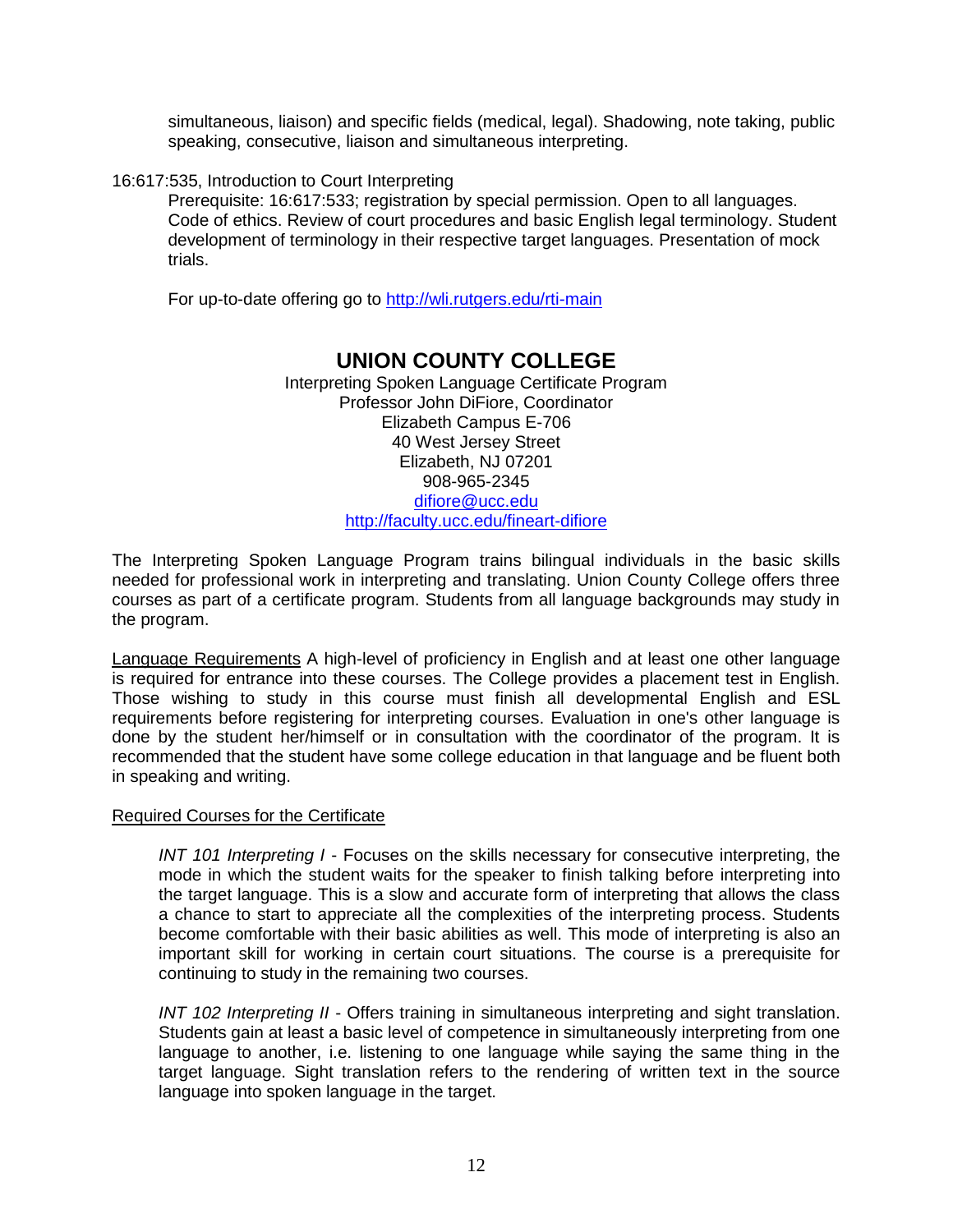*INT 105 The Role of the Interpreter* - Provides students with valuable information about professional issues related to employment in the field of interpreting and translating. Students learn the ancillary skills for building a career as a freelance language professional.

*TRN 101 Introduction to Translation* - Gives students training and experience in translating written documents from a source language into a target language. Students learn to use dictionaries and other reference tools in order to create accurate and faithful texts. Most work is done from other languages into English. Language consultants are used to evaluate texts the students produce in other languages. This course is worth three credits and combines online and classroom instruction.

To enroll in interpreting courses, students must have passed the ESL Placement test and the Basic Skills Placement test in English. This requirement may also be fulfilled by completing developmental and ESL courses at Union County College.

Students interested in interpreting may take the INT courses alone, or as part of the certificate program. The following courses are required to obtain the certificate in Interpreting Spoken Languages:

| Course #                     | <b>Course Title</b>                 | Credits |
|------------------------------|-------------------------------------|---------|
| <b>INT 101</b>               | <b>Consecutive Interpreting</b>     | 3       |
| <b>INT 102</b>               | Simultaneous Interpreting           | 3       |
| INT 105                      | Role of the Interpreter             | 3       |
| <b>ENG 101</b>               | English Composition (or equivalent) | 3       |
| <b>ENG 128</b>               | Dynamics of Communication           | 3       |
| <b>ENG 129</b>               | <b>Public Speaking</b>              | 3       |
| GOV <sub>2</sub>             | Any 200 level government course     | 3       |
| General education electives: |                                     |         |
|                              | Math or science                     | 3       |
|                              | Social science                      | 3       |
|                              | <b>Humanities</b>                   | 3       |
|                              | <b>Total credits</b>                | 30      |

#### Other Courses Offered Occasionally

*TRN 101 Introduction to Translation -* Online course which gives training in the translation of written documents. (Three credits)

*INT 100 -* Provides an overview of the fields of interpreting and translation. (Two credits)

Other fees may apply in particular circumstances; check with the Student Accounts office for clarification of any charges. See the College's Website at [www.ucc.edu](http://www.ucc.edu/) for current information regarding tuition and fees.

*NOTE:* Non-Union County residents may be eligible for the Charge-Back Program for their interpreting courses. If their local county college does not offer the same course, they may request a refund of the difference between the rates for Union County residents and Non-Union County residents. Speak to the coordinator about the Charge-Back program before registering.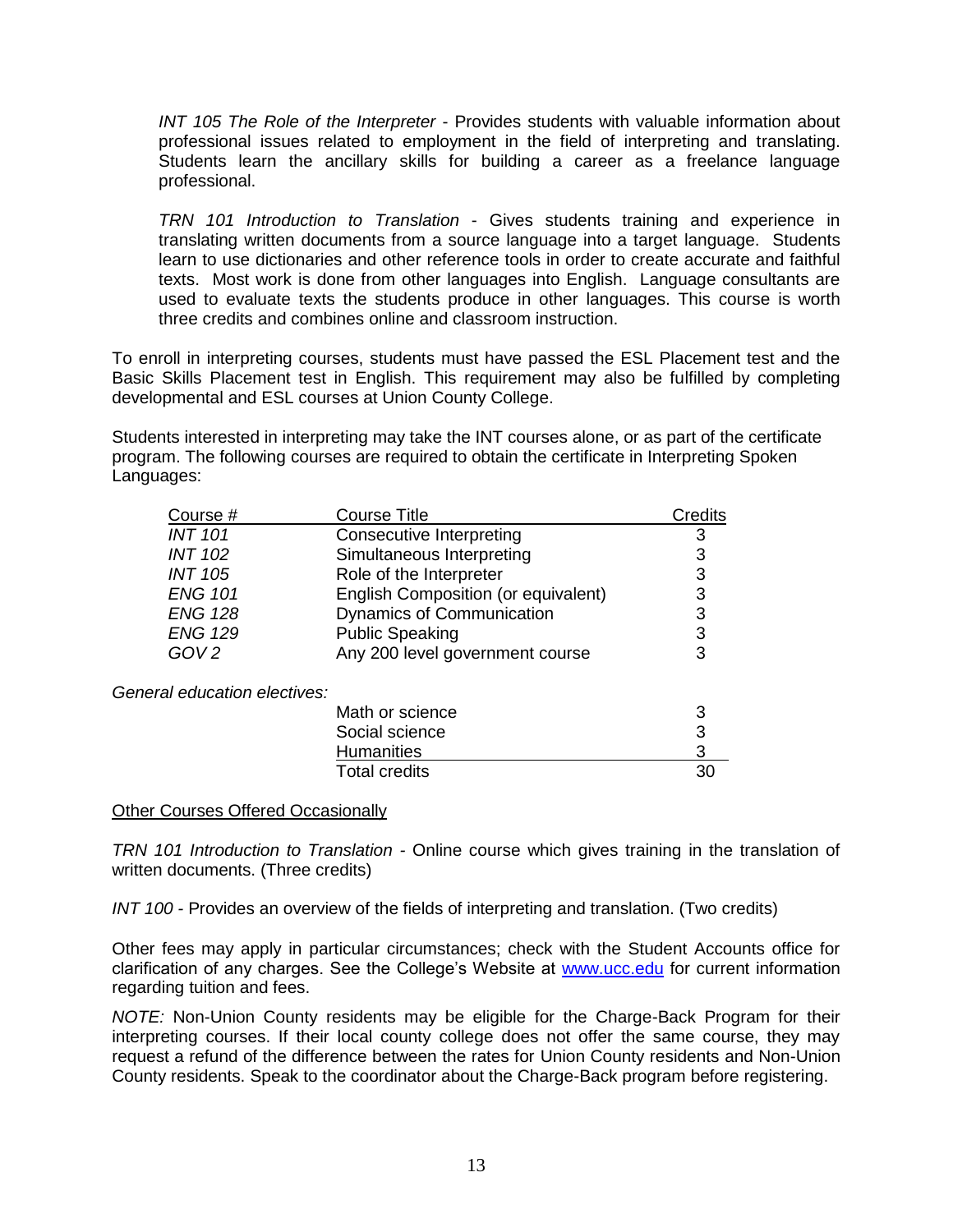*ATTENTION*: The interpreting courses are language neutral, i.e., they are taught in English and do not provide *specific* instruction in other languages. Students are ordinarily grouped by language so that language-specific activity in languages other than English is a function of a group process and does not involve specific guidance from faculty.

## **WIDENER UNIVERSITY**

Legal Education Institute Nicole Ballenger, Esq. Delaware Campus 4601 Concord Pike P.O. Box 7474 Wilmington, DE 19803 Phone 302.477.2205 Email: [LEI@law.widener.edu](mailto:LEI@law.widener.edu)

<http://law.widener.edu/ParalegalLNC/CourtInterpreterProgram.aspx>

#### **Court Interpreter Program**

The Widener University Law Center, Legal Education Institute, has developed a program to assist students in becoming certified court interpreters. Workshops will specialize in various spoken languages, as well as American Sign Language and are developed in response to the needs of the court systems for knowledgeable and approved court interpreters. The programs include hands-on practice of the various interpretation skills through work in the language lab.

Workshops and classes are held on weekends and can last from two days (for a one-time training course) to up to eight weeks. Some are language specific and others language neutral. Instructors are recognized experts in their fields and federally or state certified interpreters. Students will receive certificates of completion for their attendance. The program is designed to enhance the skills tested in state-administered court interpreter exams.

Curriculum consists of topics like court terminology, courtroom protocol, ethics, and training and practice in the three modes of interpreting: simultaneous, consecutive and sight. Call or check the website for current and up-coming offerings.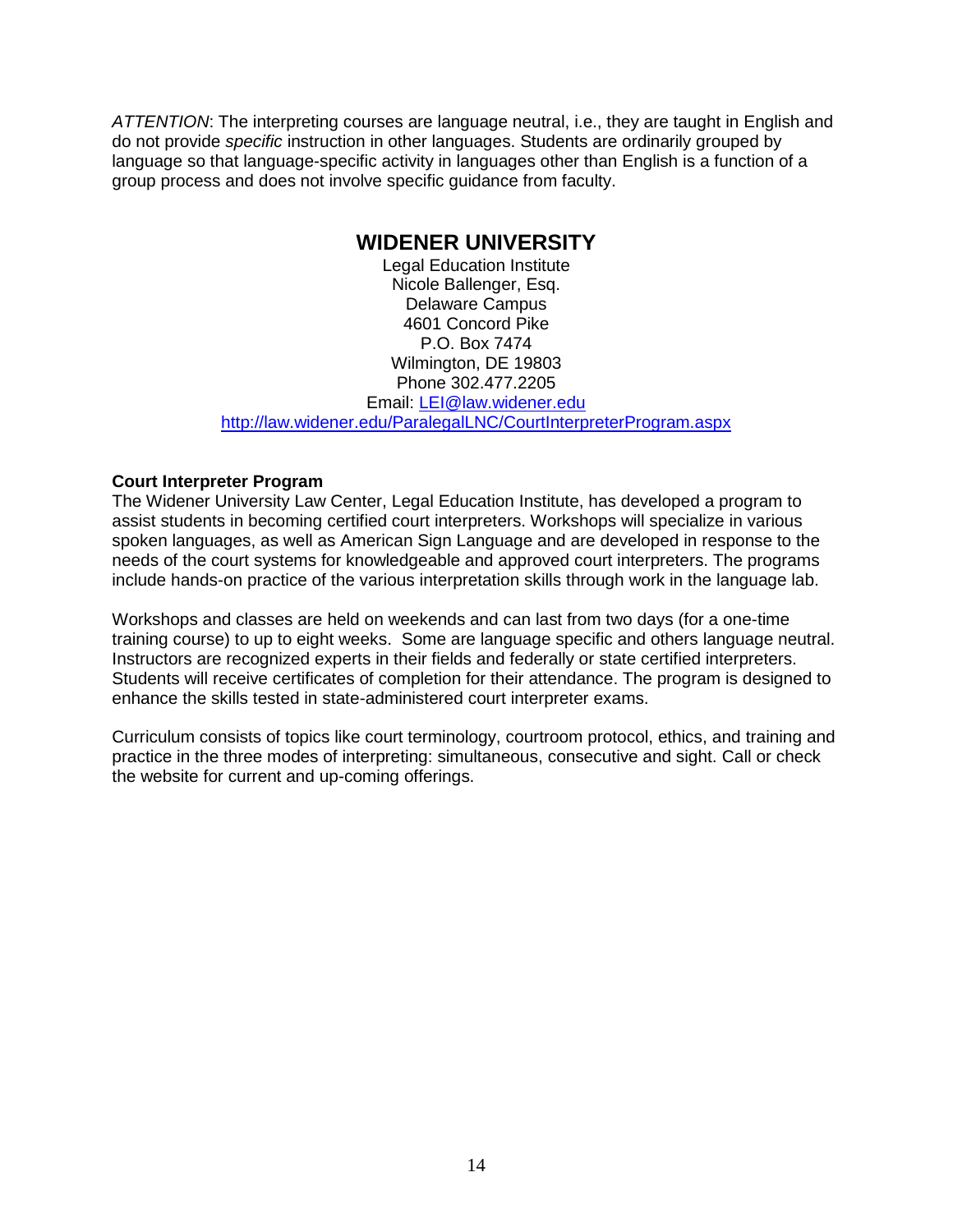# **OTHER RESOURCES**

## **NEW YORK UNIVERSITY SCHOOL OF CONTINUING EDUCATION AND PROFESSIONAL STUDIES**

The American Language Institute NYU School of Continuing and Professional Studies 48 Cooper Square, Room 200 New York, NY 10003 212-998-7200 [www.scps.nyu.edu/ali](http://www.scps.nyu.edu/ali) [scpsinfo@nyu.edu](mailto:scpsinfo@nyu.edu)

This school has offered accent reduction courses in the past. Contact them directly to find out what may be now offered.

## **RUTGERS, FACULTY OF ARTS AND SCIENCES CONTINUING EDUCATION (FASCE)**

PALS (Program in American Language Studies) Tillett 107, Livingston Campus Rutgers, The State University of New Jersey 53 Avenue E Piscataway, NJ 08854-8040 732-445-7422 E-mail: [eslpals@rci.rugers.edu](mailto:eslpals@rci.rugers.edu) <http://pals.rutgers.edu/>

FASCE may offer courses in **accent improvement** for persons who have a strong command and fluency in English, but who wish to increase their intelligibility in English. Courses historically have been scheduled BY ARRANGEMENT and registrations are accepted at any time.

Courses such as the following ones have been available in the past. To determine what's available in Spring/Summer 2008, call the program directly.

#### *American English Accent Improvement*, FAS-470

Class for individuals with an average command of English pronunciation. Twelve two-hour weekly classes and one private tutoring session.

#### *American English Accent Improvement Tutorial*, FAS-471

Tutorial for individuals with strong foreign accents or those who wish to work on specific projects or goals. 13 one-hour classes, flexible scheduling

#### *American English Accent Improvement Tutorial*, FAS-472

Tutorial for individuals with very mild foreign accents. 7 one-hour weekly classes, flexible scheduling.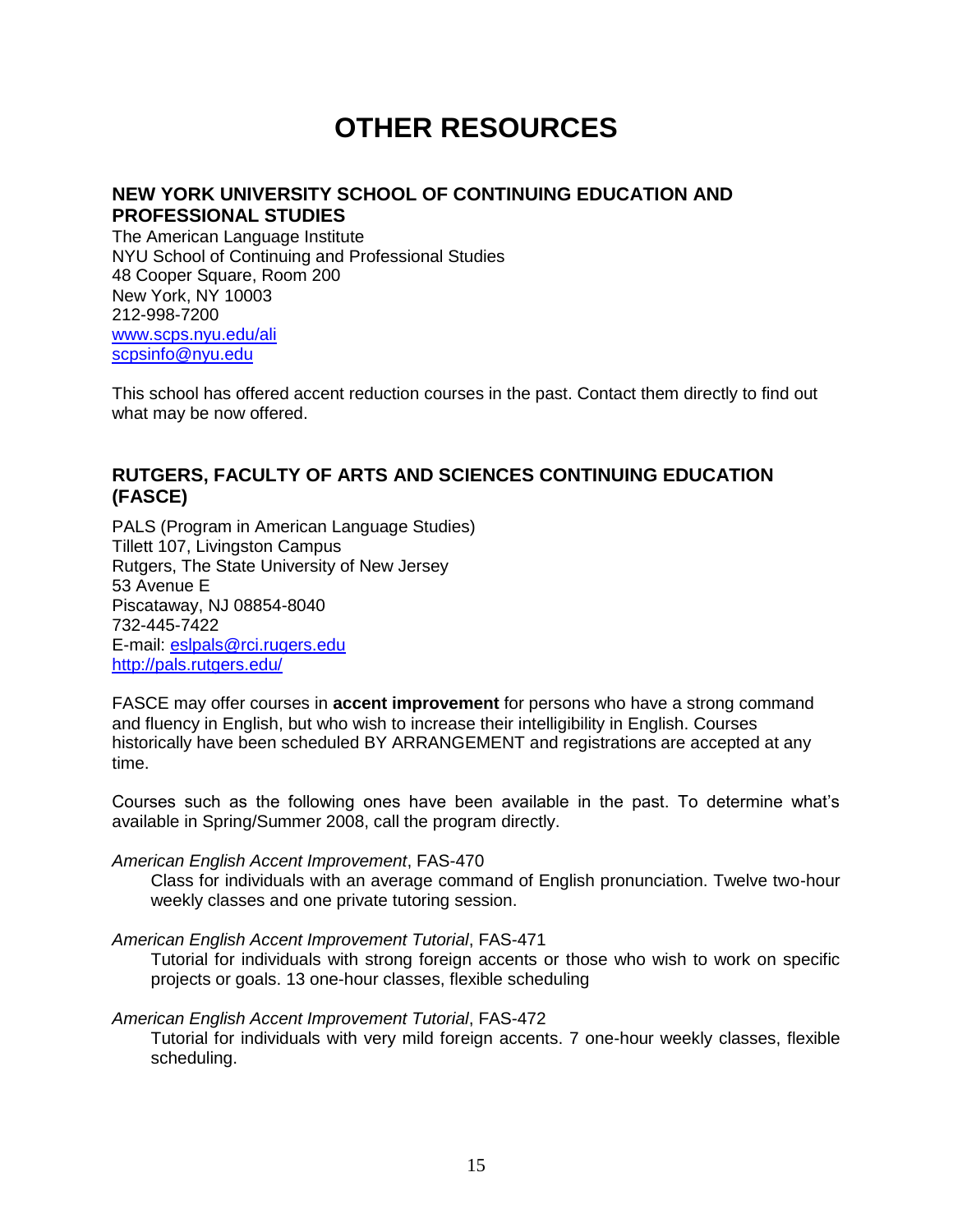FASCE has also offered other courses for professional development in spoken English as a second language:

#### *Speaking English Professionally*, FAS-420

Designed for advanced nonnative speakers of English, this course helps participants improve their usage of English in professional contexts. Topics include strategies for selfimprovement, how to compensate for errors, audience monitoring, cultural appropriateness, and pronunciation practice. Participants practice speaking tasks such as giving presentations or leading discussions, followed by peer review, instructor feedback, and self critique. Before registering, call FASCE Corporate Program 732-445-8464 for a placement interview. A customized version of this course is available on site for corporate clients; call for information.

#### *Vocabulary and Grammar for Effective Speech*, FAS-422

For those very advanced nonnative speakers of English who frequently find themselves searching for the "right" way to express ideas, this course focuses on strategies for strengthening two foundations of fluency: immediately accessible vocabulary and accurate grammar. The goal is to achieve maximum effectiveness in those patterns most appropriate for spoken English. The workshop style of this course makes it perfect for highly motivated persons who learn best by doing. Also available on site for corporate clients. For information call FASCE Corporate Program 732-445-8464.

#### *Presentation Skills for Nonnative Speakers of English,* FAS-465

The essentials of effective formal presentations, whether in a committee, classroom, conference, or other setting, can be practiced and mastered. This workshop-style course focuses on effective oral delivery skills such as organization, content, pace, volume, and voice quality as well as nonverbal delivery techniques such as use of eye contact and gestures. Participants prepare and deliver several short formal presentations, which are videotaped for review and feedback. A placement interview is required before registration; call the Coordinator at 732-445-8464 to schedule your telephone interview.

#### *Speech and Accent Assessment*, FAS-499

Want to speak English more confidently and with less accent, but don't know what to do to improve your speech? We can help. An ESL speech expert will work with you to collect an extensive language sample, analyze your speech, and prepare a detailed report identifying areas that need improvement and recommending courses and independent study activities.

#### **UNIVERSITY OF ARIZONA THE NATIONAL CENTER FOR INTERPRETATION**

PO Box 210432 Tucson AZ 85721-0432 800 E University Blvd, Suite 200 Tucson, AZ 85719 (520)-621-3615 Fax: (520)-624-8130 [ncitrp@email.arizona.edu](mailto:ncitrp@email.arizona.edu) [http://nci.arizona.edu](http://nci.arizona.edu/)